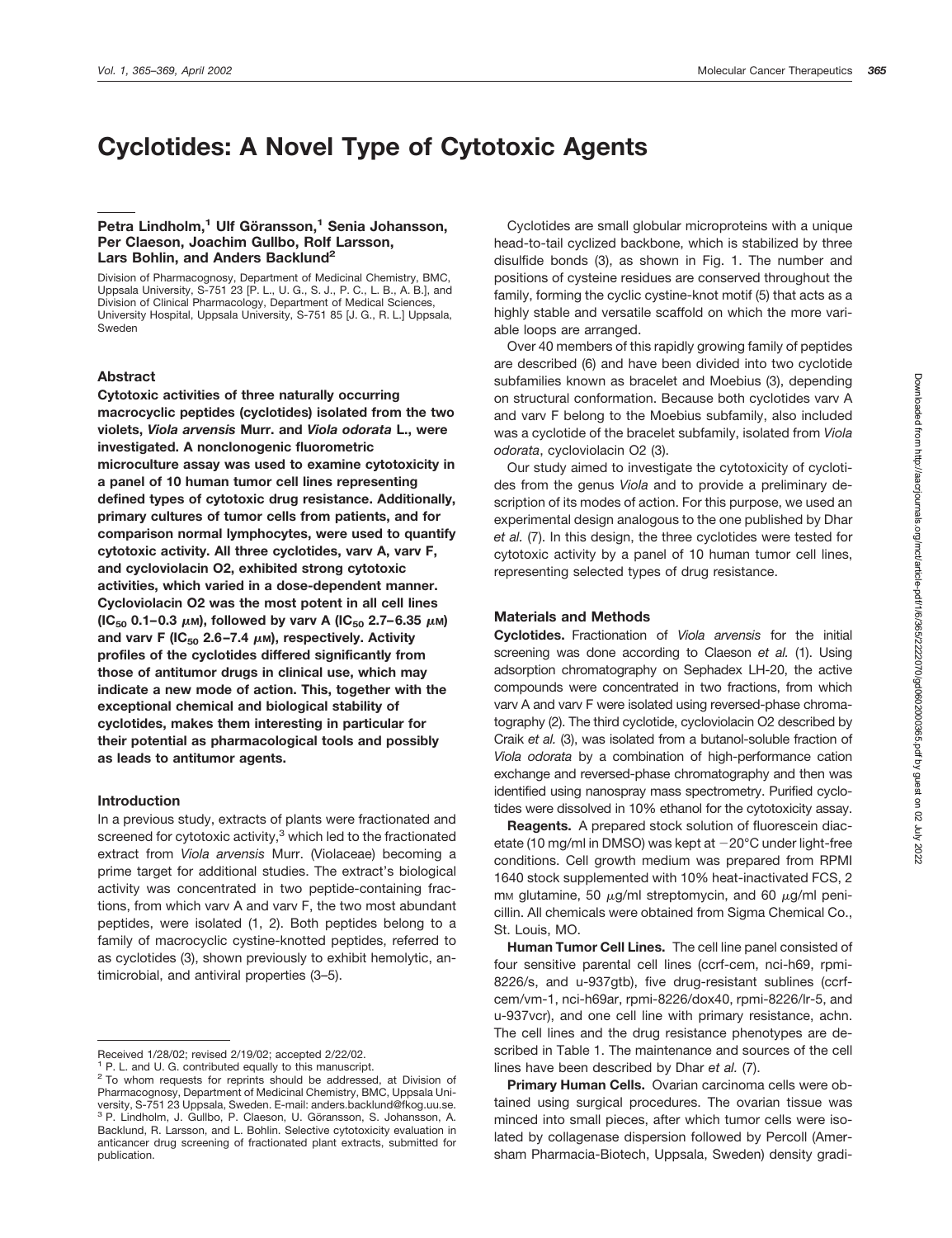

*Fig. 1*. Alignment of amino acid sequences showing the cyclic structure of the cyclotides varv A, varv F, and cycloviolacin O2 from inside out. *Lines* through the *center* represent the three disulfide bonds.

ent centrifugation. Chronic lymphocytic leukemia cells were isolated from bone marrow or peripheral blood by density gradient centrifugation in 1.077 grams/ml Ficoll-Paque (Amersham Pharmacia-Biotech). Peripheral blood mononuclear cells (normal lymphocytes) were obtained from blood samples from healthy donors. Blood quality was ensured by regular hospital screening. The local ethics committee at the Uppsala University hospital approved this sampling for drug sensitivity testing.

**Measurement of Cytotoxic Activity.** The fluorometric microculture cytotoxicity assay measures cell integrity based on fluorescence generated from hydrolysis of fluorescein diacetate to fluorescein, by cells with intact plasma membranes. The peptides were dissolved in 10% ethanol, and then 20  $\mu$ I/well were dispensed in microtiter plates. Each concentration was tested in triplicates, and all experiments were repeated once. PBS solution [0.01 M phosphate buffer, 0.0027 M potassium chloride, and 0.0137 M sodium chloride (pH 7.4), at 25°C] and Triton (1%) were included as negative and positive controls, respectively. The tumor cells were dispensed on the cyclotide-charged microtiter plates and incubated at 37 $\degree$ C and 5% CO<sub>2</sub> for 72 h without changing medium. Cells were then washed with the PBS solution, and fluorescein diacetate (10  $\mu$ g/ml in a physiological buffer) was added to each well. The plates were incubated for 40 min, and the generated fluorescence was measured in a 96-well scanning fluorometer (Fluoroscan II; Labsystems OY, Helsinki, Finland; Refs. 8 and 9).

**Data Analysis.** The fluorescence measured from a reaction well is proportional to the number of living cells. Thus, cell survival can be quantified as a  $SI<sup>4</sup>$  in terms of the amount of fluorescence in test wells, and defined as the ratio of amounts of fluorescence, that for the test treatment and that for a control (with blank values subtracted). This ratio is multiplied by 100 to yield an index of survival percentage. For each cyclotide, an IC<sub>50</sub> value, *i.e.*, the cyclotide concentration yielding an SI of 50%, was estimated from a doseresponse curve. Quality assessment criteria for a successful experiment included a fluorescence signal in control wells of -5 or 10 times (fresh tumor samples and cell lines, respectively) the mean blank values and a mean coefficient of variation in these wells of  $<$ 30%, similar to criteria set by Dhar *et al.* (7). Inhibition of cell growth was calculated as the difference between survival in the control wells and the estimated SI for each substance (percentage inhibition of the cell growth). Correlations between activity profiles (each a set  $log_{10}$  IC<sub>50</sub>s, one for each cell line in the panel) of the cyclotides with compounds in a database were determined with the compare computer program, using Pearson's correlation coefficient, R. A value of R >0.9 was arbitrarily regarded a high correlation (10).

### **Results**

**Cytotoxic Activity in the Tumor Cells.** Three sequentially related cyclotides, varv A, varv F, and cycloviolacin O2, induced a pronounced cytotoxic effect in tumor cell lines (Figs. 2–4). In these figures, the effects of cyclotides on different cell lines are shown, expressed as a percentage of growth inhibition in comparisons with that of the experimental controls. In Table 2, the differential responses of the three cyclotide  $IC_{50}$ s for the cell lines in the panel are presented. The values ranged from 0.1 to 7.5  $\mu$ M.

**Cytotoxic Activity in Primary Cultures of Human Tumor Cells.** On the basis of  $IC_{50}$ s in the cell line panel, the two most potent cyclotides, varv A and cycloviolacin O2, were tested subsequently for cytotoxic activity in tumor cells from patients and in normal lymphocytes from healthy subjects (Figs. 5 and 6 ). Results indicate that the cyclotides are selectively toxic to hematological chronic lymphocytic leukemia cells ( $n = 1$ ), where cycloviolacin O2 had a low  $IC_{50}$ value of 0.10  $\mu$ m, compared with 0.87  $\mu$ m in healthy lymphocytes  $(n = 1;$  Table 3).

**Correlation Analysis.** The analysis of correlations indicated that the activity profiles of the three cyclotides were correlated poorly (with  $R < 0.24$ ) to the activity profiles of the standard drugs doxorubicin, vincristine, cytarabine, melphalan, and topotecan (Table 4). This suggests that the cyclotides use a mechanism for cytotoxicity other than that of the standard drugs.

# **Discussion**

All three studied cyclotides had pronounced antitumor activity, leading to total cell death at concentrations as low as 0.5  $\mu$ M for the most potent cyclotide, cycloviolacin O2, as seen in Figs. 2–4. The cytotoxic activity is retained in primary cultures as well, where cycloviolacin O2 shows a higher potency than varv A in the tested cell types (Figs. 5 and 6) and in  $IC_{50}$ s (Table 3). Further comparison of the activity profiles with a database containing data from 39 standard drugs covering several categories of anticancer drugs (*e.g.,* topoisomerase I and II inhibitors, tubulin interacting agents, alkylators, and antimetabolites) indicate that these peptides may operate by another mechanism, not described thus far.

Plausible explanations to previously reported effects of <sup>4</sup> The abbreviation used is: SI, survival index. **According the abbreviation used is: SI**, survival index.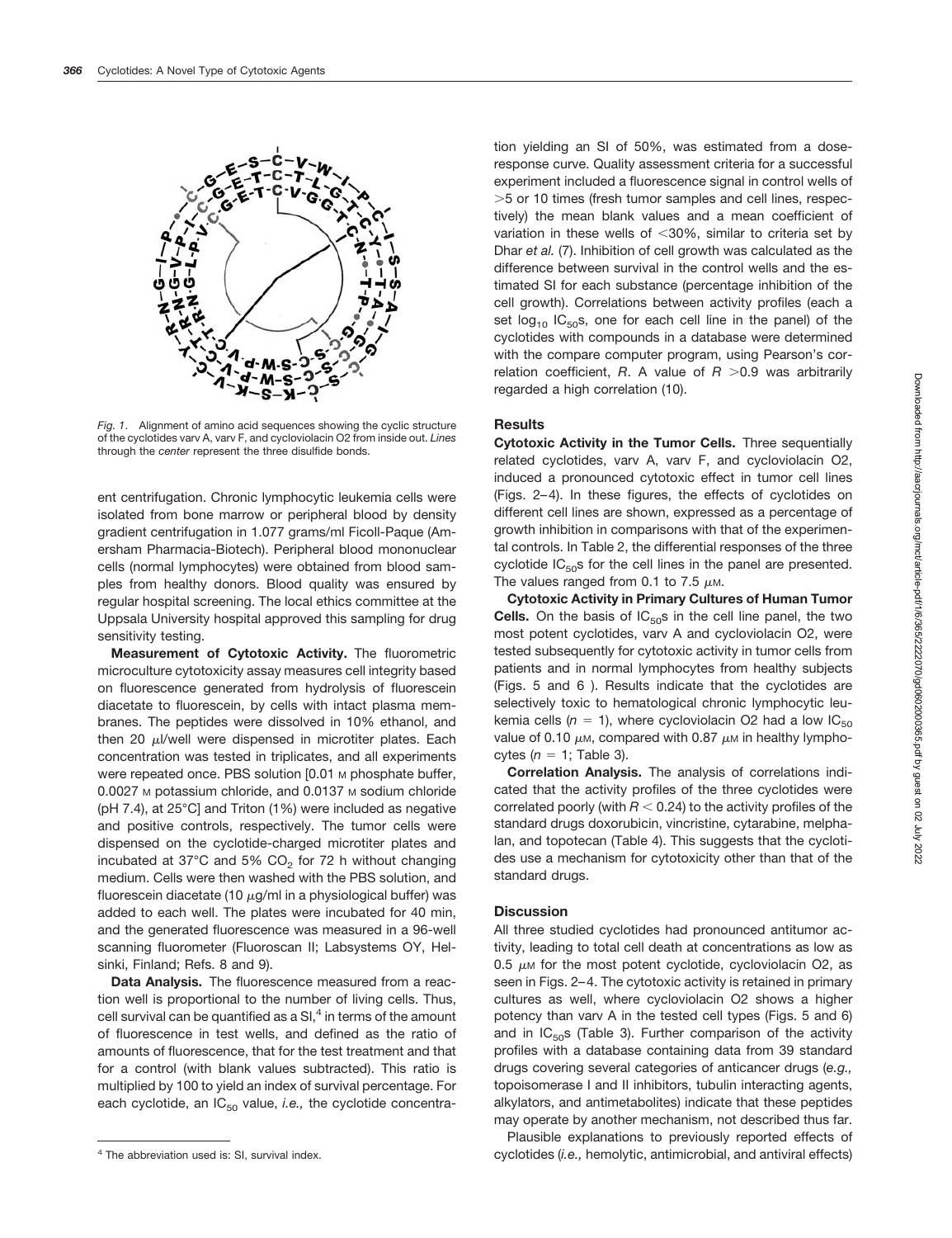| Table 1     |                                 | Human tumor cell line panel representing a defined set of drug resistance types <sup>a</sup> |                 |                    |
|-------------|---------------------------------|----------------------------------------------------------------------------------------------|-----------------|--------------------|
|             | Cell lines, parental: resistant | Origin                                                                                       | Selecting agent | Resistance type    |
|             | RPMI-8226/s:RPMI-8226/Dox40     | Myeloma                                                                                      | Doxorubicin     | P-qp mediated      |
|             | RPMI-8226/s:RPMI-8226/LR-5      | Mveloma                                                                                      | Melphalan       | GSH associated     |
|             | CCRF-CEM:CCRF-CEM/VM-1          | T-cell leukaemia                                                                             | Teniposide      | Topo II associated |
|             | NCI-H69:NCI-H69/AR              | Small cell lung cancer                                                                       | Doxorubicin     | MRP mediated       |
|             | U-937GTB:U-937Vcr               | Histiocytic lymphoma                                                                         | Vincristine     | Tubulin associated |
| <b>ACHN</b> |                                 | Renal adenocarcinoma                                                                         | Vincristine     | Primary MDR        |

*<sup>a</sup>* P-gp, P-glycoprotein–classical MDR; GSH, glutathione; Topo II, topoisomerase II–atypical MDR; MRP, MDR-associated protein; MDR, multidrug resistance.



*Fig. 2*. Cytotoxicity of varv A at six concentrations for a panel of 10 human tumor cell lines.

growth inhibition %



*Fig. 3*. Cytotoxicity of varv F at six concentrations for a panel of 10 human tumor cell lines.

have been based on their resemblance to other antimicrobial peptides and their mechanisms (4, 5, 11). One such family of polypeptides, the defensins, also share some structural properties with the cyclotides, such as size, and the organization in  $\beta$ -sheets reinforced by three disulfide bridges. Defensins are known to be distributed widely in plants, as well



*Fig. 4*. Cytotoxicity of cycloviolacin O2 at six concentrations for a panel of 10 human tumor cell lines.

|                                 |  |  | Table 2 Cyclotide activity as $IC_{50}$ s for the peptides in the cell line |  |
|---------------------------------|--|--|-----------------------------------------------------------------------------|--|
| panel $(\mu$ <sub>M</sub> $)^a$ |  |  |                                                                             |  |

| Cell line       | Varv A | Varv F | Cycloviolacin<br>O <sub>2</sub> |
|-----------------|--------|--------|---------------------------------|
| RPMI-8226/s     | 3.24   | 5.90   | 0.12                            |
| RPMI-8226/Dox40 | 2.73   | 3.14   | 0.12                            |
| RPMI-8226/LR-5  | 3.19   | 6.31   | 0.12                            |
| <b>U-937GTB</b> | 6.35   | 7.07   | 0.26                            |
| U-937Vcr        | 4.84   | 7.45   | 0.20                            |
| <b>ACHN</b>     | 4.19   | 2.63   | 0.22                            |
| CCRF-CEM        | 3.56   | 7.13   | 0.11                            |
| CCRF-CEM/VM-1   | 4.97   | 7.15   | 0.14                            |
| NCI-H69         | 4.88   | 7.49   | 0.12                            |
| NCI-H69AR       | 4.89   | 7.12   | 0.26                            |

 $a^2$  As the estimated IC<sub>50</sub> value is below the tested concentrations, the lowest tested concentration is used.

as in animals, where they play an important part of the innate immune system (12, 13); significantly, they have antitumor effects (14, 15) and several characteristics coinciding with observations made on the cyclotides in this study. Bateman *et al.* (15) described the effects of human neutrophil defensin HNP 1 on a number of cancer cell lines *in vitro*. Like the cyclotides, most cells were killed at concentrations between 1 and 8  $\mu$ M, and the dose-response curve showed a similar, very sharp profile.

HNP 1 has also been shown to lyse solid tumor cells from human neuroblastoma, at similar concentrations (1.7–17  $\mu$ M;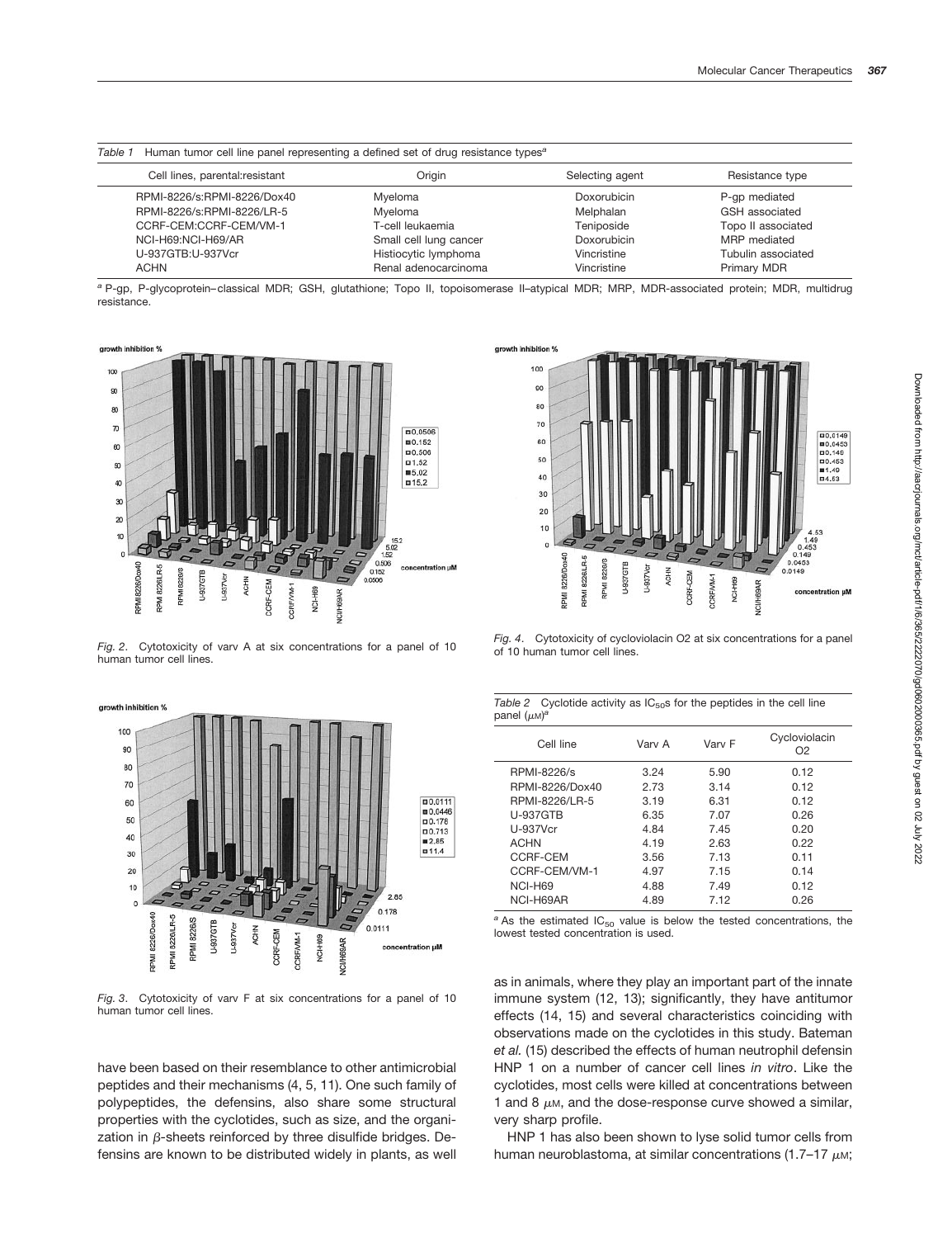

*Fig. 5*. Cytotoxicity of varv A at six concentrations in primary cultures of human tumor cells.



*Fig. 6*. Cytotoxicity of cycloviolacin O2 at six concentrations in primary cultures of human tumor cells.

Ref. 14). This is also one of the most intriguing results obtained in this study. The cyclotides killed solid cell lines (NCI-H69AR), as well as the ones known to be more sensitive (NCI-H69) with little or no difference in  $IC_{50}$ s. Defensins are known to disrupt cell membranes by forming membrane pores, acting as ion channels through the lipid bilayer (12, 16, 17). This ability is associated with their amphipatic structure, displaying distinct hydrophobic and hydrophilic surfaces. These structural properties are also shared by the cyclotides, and Tam *et al.* (4) found that the cyclotides, having more pronounced clustering of charge and hydrophobic residues, were the more potent against microbes. Moreover, in analogy, cycloviolacin O2, showing the most pronounced amphipatic sequence of the three cyclotides studied here, also proved to be the most potent (Fig. 1).

The initial interaction between cyclotides and microbial cell membranes is salt dependent, suggesting electrostatic interactions as the major driving force (4). This is a well-known

| Table 3<br>$IC_{50}$ s in patient samples ( $\mu$ M) |  |  |
|------------------------------------------------------|--|--|
|------------------------------------------------------|--|--|

| Cell                                                       | Varv A        | Cycloviolacin<br>ဂာ |
|------------------------------------------------------------|---------------|---------------------|
| Chronic lymphocytic leukemia-CLL<br>Ovarian carcinoma-OVCA | 1.34<br>11.03 | 0.10<br>1.32        |
| Healthy lymphocytes-PBMC <sup>a</sup>                      | 12.13         | 0.87                |

*<sup>a</sup>* PBMC, peripheral blood mononuclear cell.

*Table 4* Correlation coefficients for activity profiles (cyclotide profiles *versus* currently used anticancer drug profiles)*<sup>a</sup>*

| Drug        | Group             | Varv A  | Varv F  | Cycloviolacin<br>O2 |
|-------------|-------------------|---------|---------|---------------------|
| Doxorubicin | Topo II inhibitor | 0.15    | $-0.19$ | 0.23                |
| Vincristine | Tubulin-active    | 0.24    | 0.09    | 0.20                |
| Cytarabine  | Antimetabolite    | $-0.11$ | $-0.52$ | 0.14                |
| Melphalan   | Alkylating agent  | $-0.04$ | $-0.45$ | 0.17                |
| Topotecan   | Topo I inhibitor  | 0.19    | $-0.24$ | 0.23                |

*<sup>a</sup>* Topo II, topoisomerase II; Topo I, topoisomerase I.

fact for the defensins, whose positive charge is proposed to regulate selectivity for bacterial membranes rich in negatively charged lipids, relative to the more neutral eukaryotic cells. Recently, Huang (18) described the lipid composition of the cell's membranes as another, equally important regulatory factor for the action of lytic and antimicrobial peptides. They showed that, in low concentrations, peptides tend to bind to the head group region of the membrane lipids in a functionally inactive state. As the peptide concentration increases above a certain threshold value, depending on the composition of lipids in the cell membrane, the peptides form the pore state lethal to the cell.

Thus, peptide selectivity may be considered as a function of differences in lipid composition of different cell membranes. The cocktail of cyclotides produced by a single plant species (2) might be a reflection of this, in which a common and well-defined scaffold is used to display variable loops targeted for a specific type of cell. The exceptional stability of the cyclotides also makes them well suited to fulfill such a task, properties that already have drawn attention to them as molecular frameworks for drug design (5).

Cyclic backbones now emerge as a widespread structural stabilizer for biologically active peptides. Cytotoxic peptides showing this distinctive character have been found in other organisms, with cyclosporin as the most well-known example. A more recent example is a larger, 21 amino acid cyclic peptide isolated from *Escherichia coli,* which interestingly, showed similarities in the three-dimensional structure with the cyclotide scaffold (19). The hitherto only known example of mammal origin is the rhesus  $\theta$  defensin 1, an 18 amino acid antimicrobial cyclic peptide isolated from rhesus macaque (*Macaca mulatta*) leukocytes. This particular polypeptide is formed by head-to-tail ligation of two truncated  $\alpha$ -defensins (20).

Here we investigated the cytotoxic properties of three cyclotides isolated from the Violaceae plant family and demonstrated that their activity profiles differ from anticancer drugs presently in use. Differences are also found between